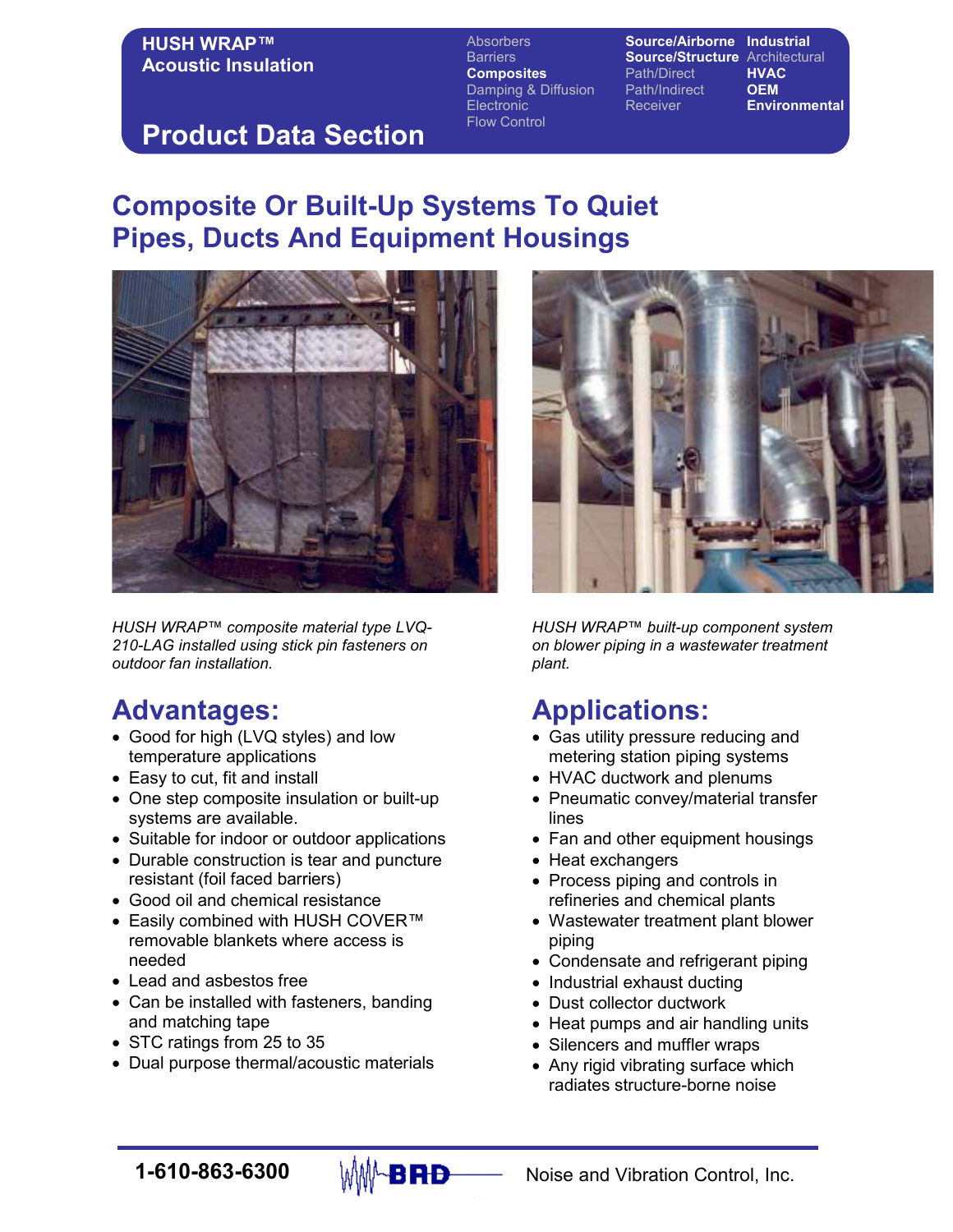General Information Technical Information Application Details New Products Installation Guidelines **Accessories** Selection Information

#### Product Data Section

## About HUSH WRAP™ Acoustic Insulation Composite Products:

HUSH WRAP™ composite products combine a layer of HUSH BLOCK™ type LV-100-LAG with a layer of type QAB HUSH QUILT™ absorber blanket. The QAB layer is applied to the source and acts as an absorber and more importantly as a spacer or decoupler for the flexible barrier layer. The decoupling or floating of the HUSH BLOCK™ barrier helps achieve greater noise reductions than if the barrier was attached directly to the noise emitting surface. The biggest advantage of HUSH WRAP™ composites is the easy onestep installation of both decoupler and barrier layers thus offering substantially lower installation costs compared with built-up systems. Matching trim tape can be used to seal all seams and edges. This family of composites can usually be installed by factory personnel. Acoustic performance data is listed on the opposite page.



Installation of HUSH WRAP™ LVQ-110-LAG composite material on outdoor industrial exhaust ducts.

#### About HUSH WRAP™ Acoustic Insulation Built-Up Component Systems:



Installation of built-up system using HB-400 HUSH BATT™ insulation covered with type LVAL-100 barier. HUSH SEALANT™ acoustical sealant, HUSH COVER™ removable covers and HUSH BLOCK™ type LM (loaded mastic) materials are all part of HUSH WRAP™ built-up systems.

HUSH WRAP™ built-up component systems also combine both decoupler and barrier components for maximum performance. Built-up systems require a multi-step installation procedure. The absorber/decoupler layer is usually type HB HUSH BATT™ thermal/acoustic insulation in 2" to 4" thickness and a density of between 4 lbs. and 8 lbs. per cubic foot. The exterior barrier jacketing is type LVAL consisting of a smooth or stucco embossed aluminum or other metallic skin bonded to a layer of loaded vinyl. Built-up systems offer greater flexibility on selection of materials in order to fine tune frequency specific performance in contrast to the average all purpose performance of HUSH WRAP™ composites. Actual field testing of HUSH WRAP™ built-up systems shows insertion loss performance as high as 42 dB at 2000 Hz. Built-up component systems are also superior to composite treatments where durability and abuse resistance are

important in severe service and heavy industrial applications. The neat, clean and more attractive appearance of this technique is also a factor in deciding which treatment to use. Disadvantages of built-up systems are higher installation costs and the need to use outside installation contractors who are experienced with acoustical applications.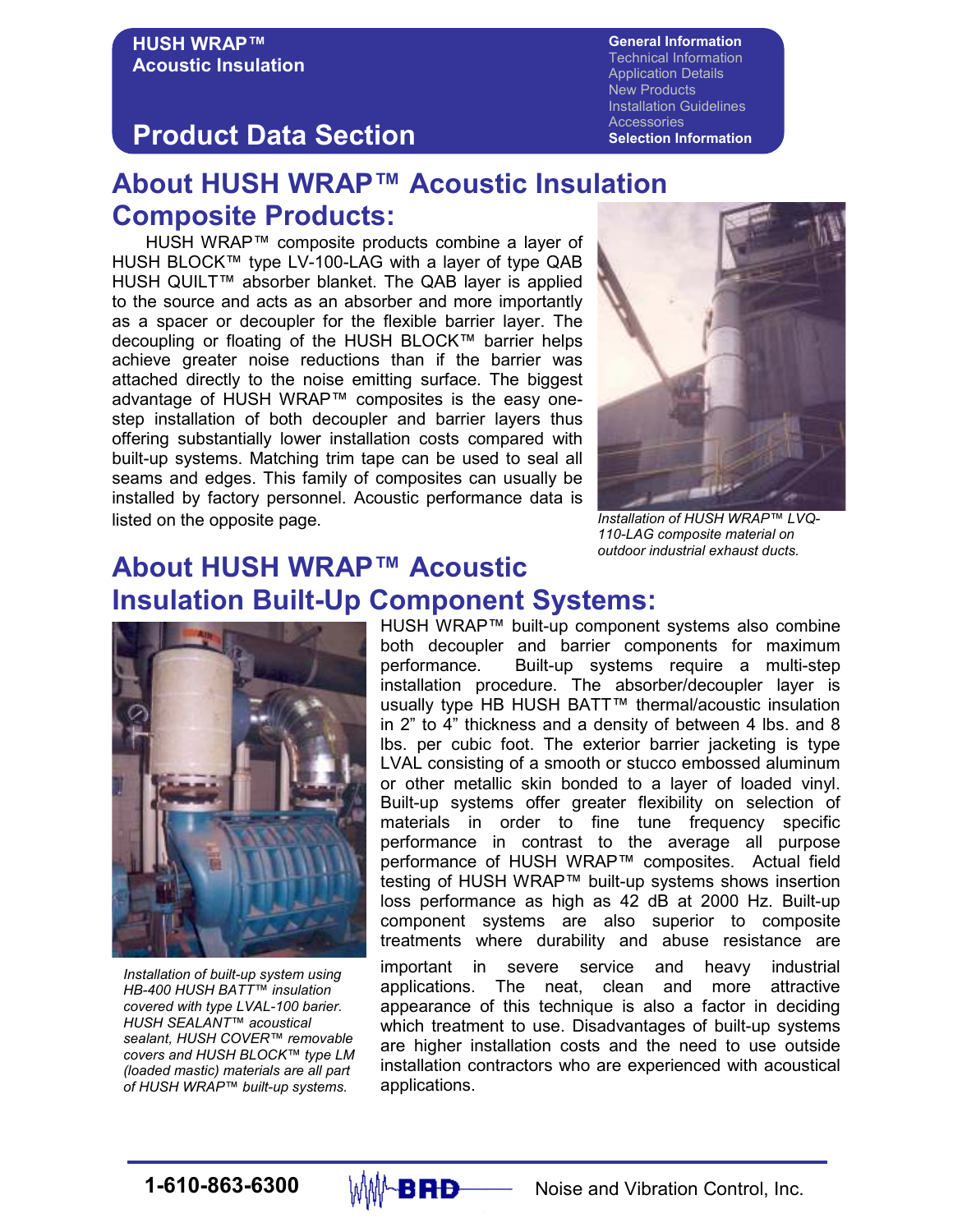General Information Technical Information Application Details New Products Installation Guidelines **Accessories** Selection Information

# Product Data Section

# Acoustic Performance Data:

| Product            | Description                                                           | Roll<br>Size | <b>Transmission Loss at Octave</b><br>Frequencies (Hz) |     |     |      |      |      | <b>STC</b> |
|--------------------|-----------------------------------------------------------------------|--------------|--------------------------------------------------------|-----|-----|------|------|------|------------|
|                    |                                                                       |              | 125                                                    | 250 | 500 | 1000 | 2000 | 4000 |            |
| <b>LVAL-100</b>    | .019" aluminum bonded to<br>1 lb. density loaded vinyl                | 48" W x 25'L | 12                                                     | 17  | 22  | 28   | 32   | 37   | 27         |
| <b>LVAL-200</b>    | .032" aluminum bonded to<br>2 lbs. density loaded vinyl               | 48" W x 25'L | 12                                                     | 21  | 26  | 30   | 35   | 42   | 29         |
| <b>LV-100-LAG</b>  | 1 lb. density foil faced<br>loaded vinyl                              | 48" W x 60'L | 13                                                     | 17  | 22  | 26   | 32   | 37   | 26         |
| <b>RLV-100</b>     | 1 lb. density reinforced<br>loaded vinyl                              | 54" W x 60'L | 13                                                     | 17  | 22  | 26   | 32   | 37   | 26         |
| <b>LVQ-110-LAG</b> | 1" quilted blanket bonded to<br>foil faced 1 lb. density loaded vinyl | 48" W x 30'L | 18                                                     | 18  | 23  | 30   | 39   | 46   | 29         |
| <b>LVO-210-LAG</b> | 2" quilted blanket bonded to<br>foil faced 1 lb. density loaded vinyl | 48" W x 30'L | 19                                                     | 20  | 23  | 33   | 44   | 53   | 30         |



Insertion loss field test data from gas transmission compressor piping application for a built-up system using LVAL-100 and HUSH BATT™ HB-300.

## Understanding Lab Tests:

The table at the top of this page shows lab test data to indicate relative performance of one material to another and further by frequency. Transmission loss lab data is not a very good indicator of field performance when products are applied to pipes, ducts and equipment housings. Because of this BRD has built an extensive backlog of field test data that can accurately predict future performance in similar applications. One such set of field data is shown in the graph above. The graph above the graph above the graph above the structure  $LVO-110-LAG$  composite material



Dust collector material transfer ducting treated with LVAL-100 and HUSH BATT™ HB-200 insulation.



(Velcro is not standard)